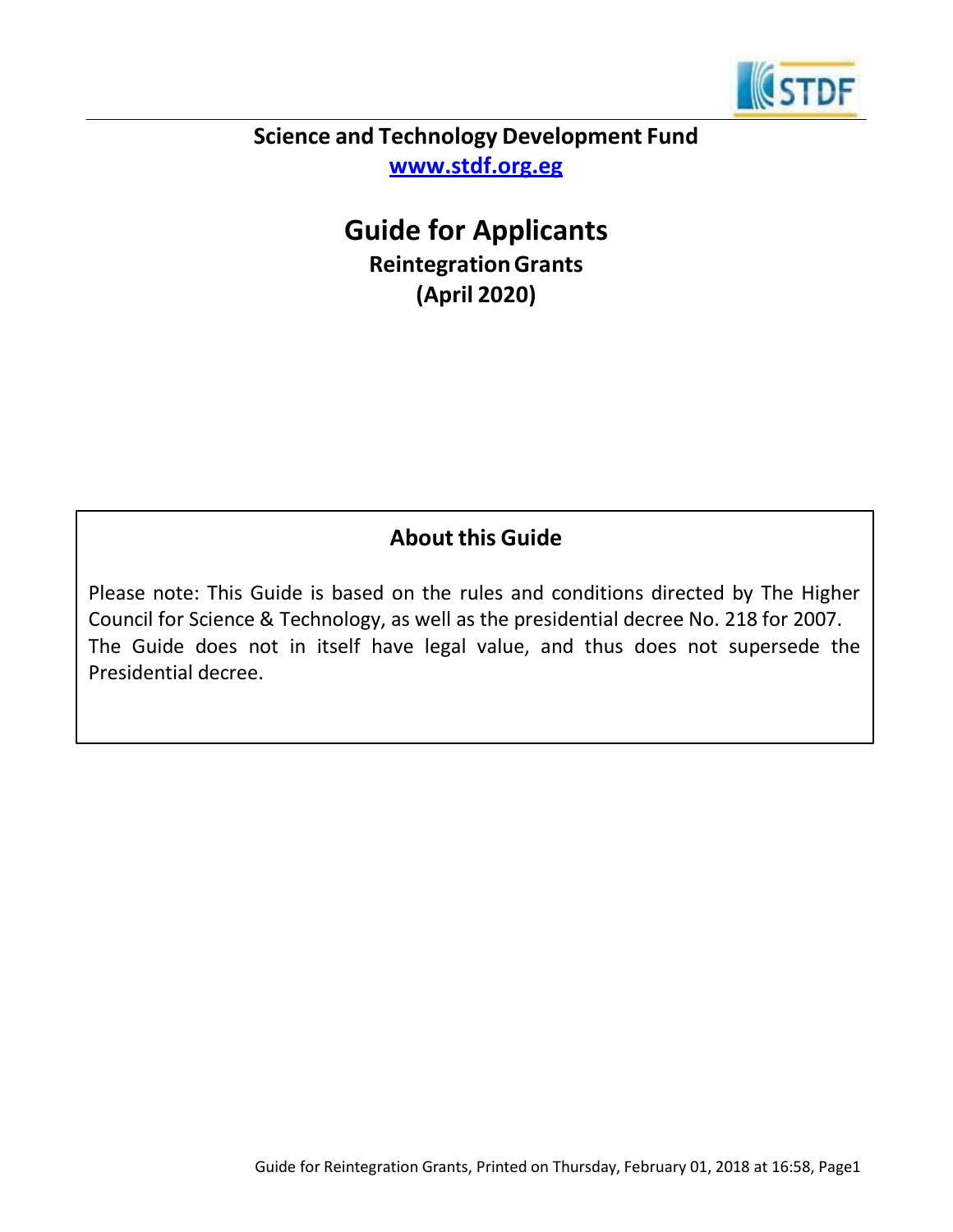

# **Table of Contents**

|  | $B -$ |  |  |
|--|-------|--|--|
|  |       |  |  |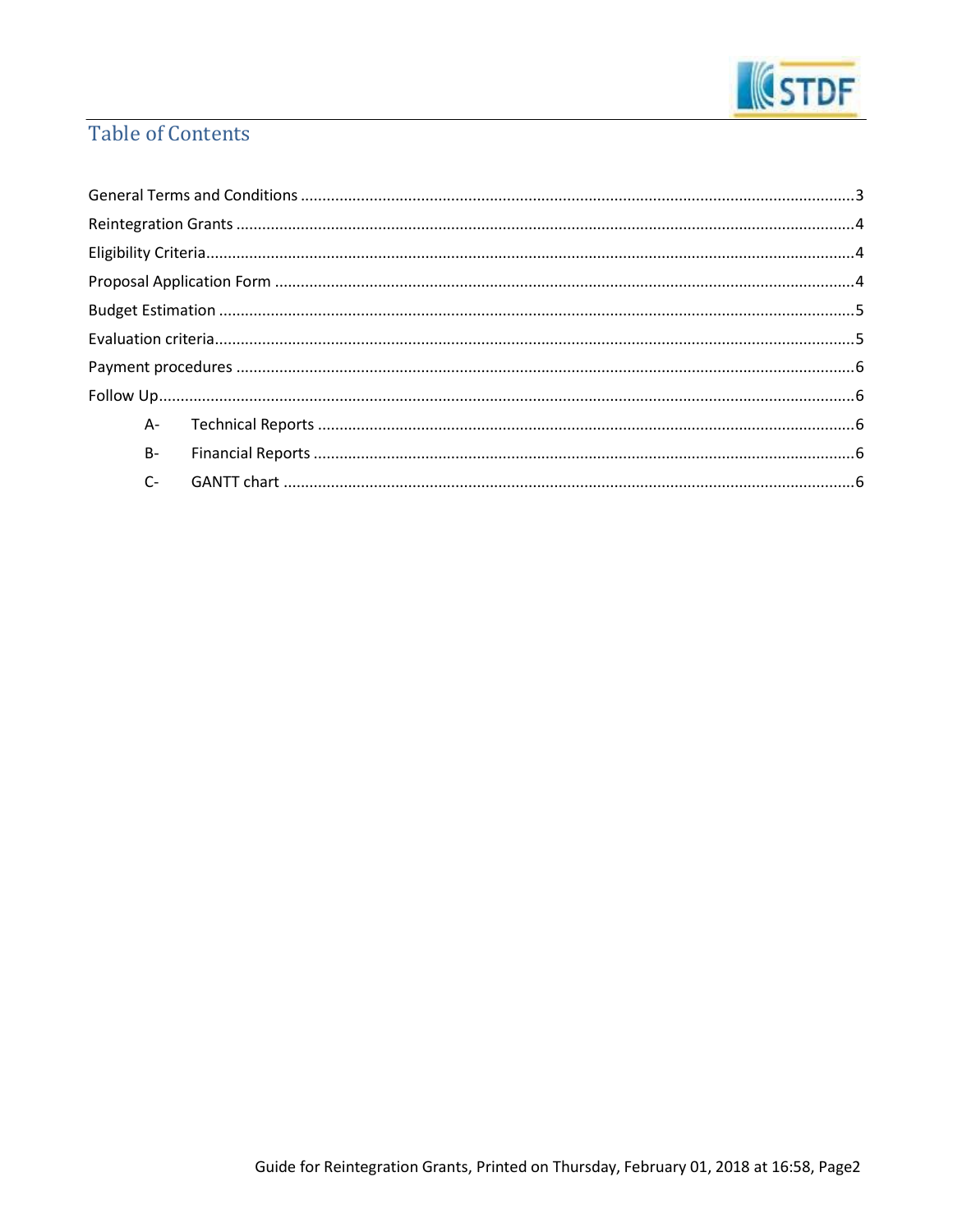

# <span id="page-2-0"></span>General Terms and Conditions

- All proposals must be uploaded to the STDF website, proposals submitted by e-mail or sent as hard copies will not be considered.
- All proposals must use the exact formatting requirements for the current call given in the attached Application Form. Failure to adhere to the exact format required will automatically deem the proposal ineligible.
- All proposals MUST be in English Language, Arabic is allowed only for proposals in the fields of Humanities and Social Sciences.
- The application must include a signed and stamped Endorsement letter from the institution's legal representative as shown in the Application Form.
- Same proposal should not be submitted in more than one grant. (Duplicate submission of the same proposal is not allowed).
- Each PI can only submit a maximum of two proposals until notified with the evaluation results of his/her submitted proposals.
- At any time, a contracted STDF project team member should only be participating in a maximum of 3 projects (or a maximum of 2 projects as a PI).
- DO NOT submit proposals previously funded either by STDF or any other funding agency. Proposals deemed to be funded by other grants will be disqualified & applicants will be banned from submitting proposals to STDF.
- Any publications delivered as a result of STDF funded proposals, should acknowledge STDF funding in the publication.
- STDF'sIPR rules and regulationsin addition to STDF code of ethics are applied on all relevant cases.
- Foreign partners are allowed in this grant only as consultants given that the relevant security approval has been obtained, and only consultants' fees are allowed for those partners.
- Equipment purchased using STDF funds must be made available to all Egyptian researchers, provided that the project work is not disrupted.
- If more than one institution is involved it has to be clearly stated which institution is in charge and the role of each institution has to be specified.
- Extending a project's duration is prohibited, only under very strict justified conditions shall STDF allow any project extension, and any request for project extension will affect negatively STDF future decisions regarding the performance of the research team members.
- Having membersfrom different research institutesin the same research team is allowed and encouraged.
- Conflict of interest should be avoided in any proposal application.
- All proposals will be evaluated on a competitive basis.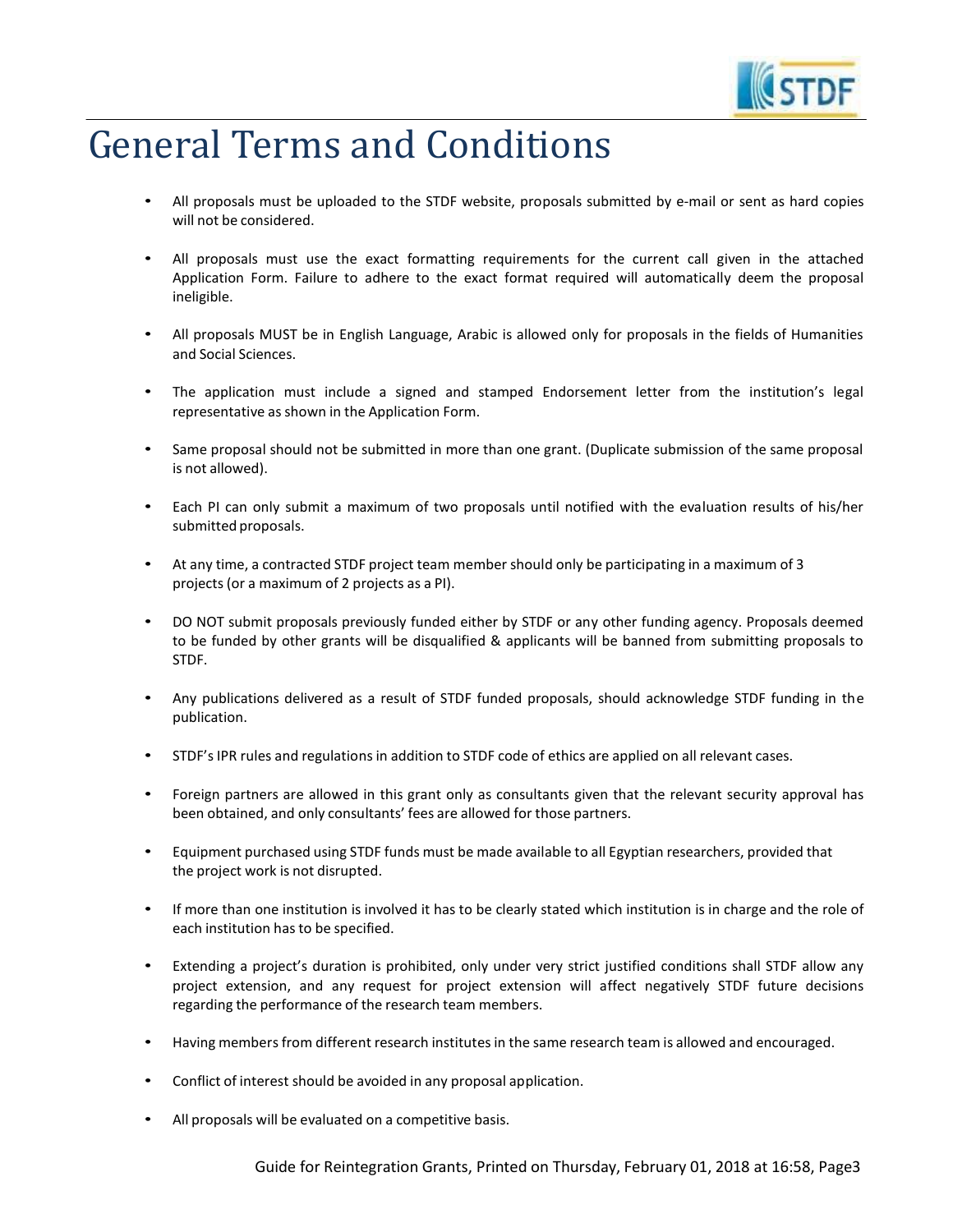

# <span id="page-3-0"></span>Reintegration Grants

*Reintegration grants are directed towards Young Egyptian Researchers who have obtained their PhD degree from one of the reputable Universities / research Centers and are willing to continue their Research career in Egypt.*

# <span id="page-3-1"></span>Eligibility Criteria

In order to apply for this grant, a team of researchers (affiliated to an Egyptian Research Entity) has to be built according to the following criteria:

- 1. A Principal Investigator (returning researcher) who satisfies the following criteria:
	- a. He / She must be less than 40 years old at the date of proposal submission.
	- b. He / She must have obtained his / her PhD degree within the past three years before the date of the proposal submission.
	- c. He / She must have published at least three papers in the most cited (international) journals/periodicals in his/her field.
	- d. He / she obtained PhD degree from one of the world renowned foreign universities
	- 2. The Only PhD holder is the Principal Investigator, however the team can include a senior PhD holder, as a consultant and one of the two assistants can be a PhD holder, who has obtained his / her PhD degree after the PI's date of obtaining his PhD degree.

## <span id="page-3-2"></span>Proposal Application Form

To include:

- Cover Page
- Research Team (Annex 1: Research Team Information Table Annex 2:CV- PI and all research team members)
- Abstract (English & Arabic)
- Introduction/Background
- Wider Objectives (Goals) and Specific Objectives
- Research Approach and Methodology (including Statement of Proposed Research...)
- Budget Table (Annex 3: Budget Format)
- Budget Justification
- Facilities and Equipment (Available & Needed)
- Travel
- Time Schedule (Annex 4: GANTT Chart)
- Project Management
- Expected Outcomes and Impact
- References
- Appendices (Any additional documents).
- Acknowledgement Form

(Please refer to the application form)

• Endorsement letter

#### Preferred to submit in addition: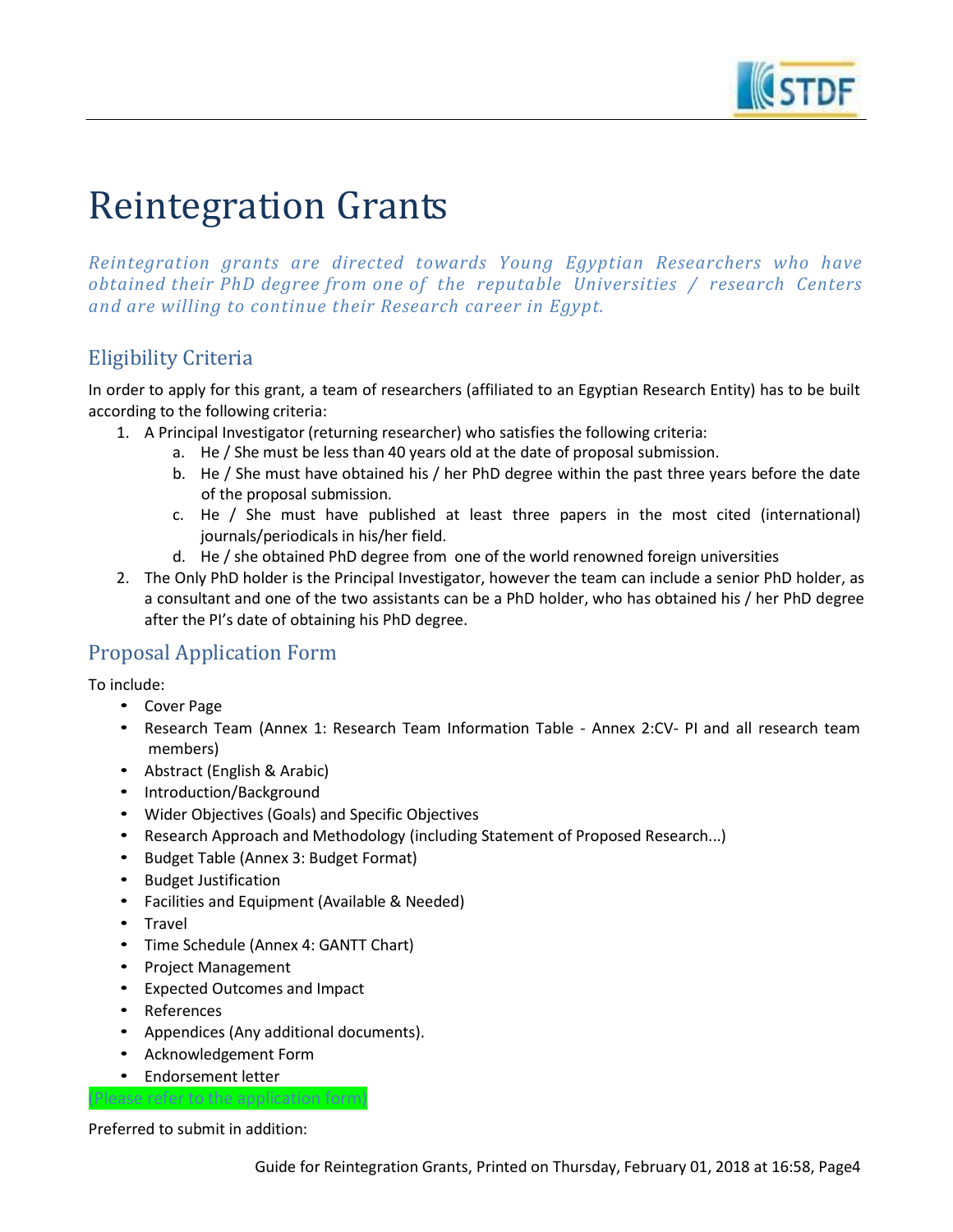

• A list of five internationally recognized scientists in the field of research.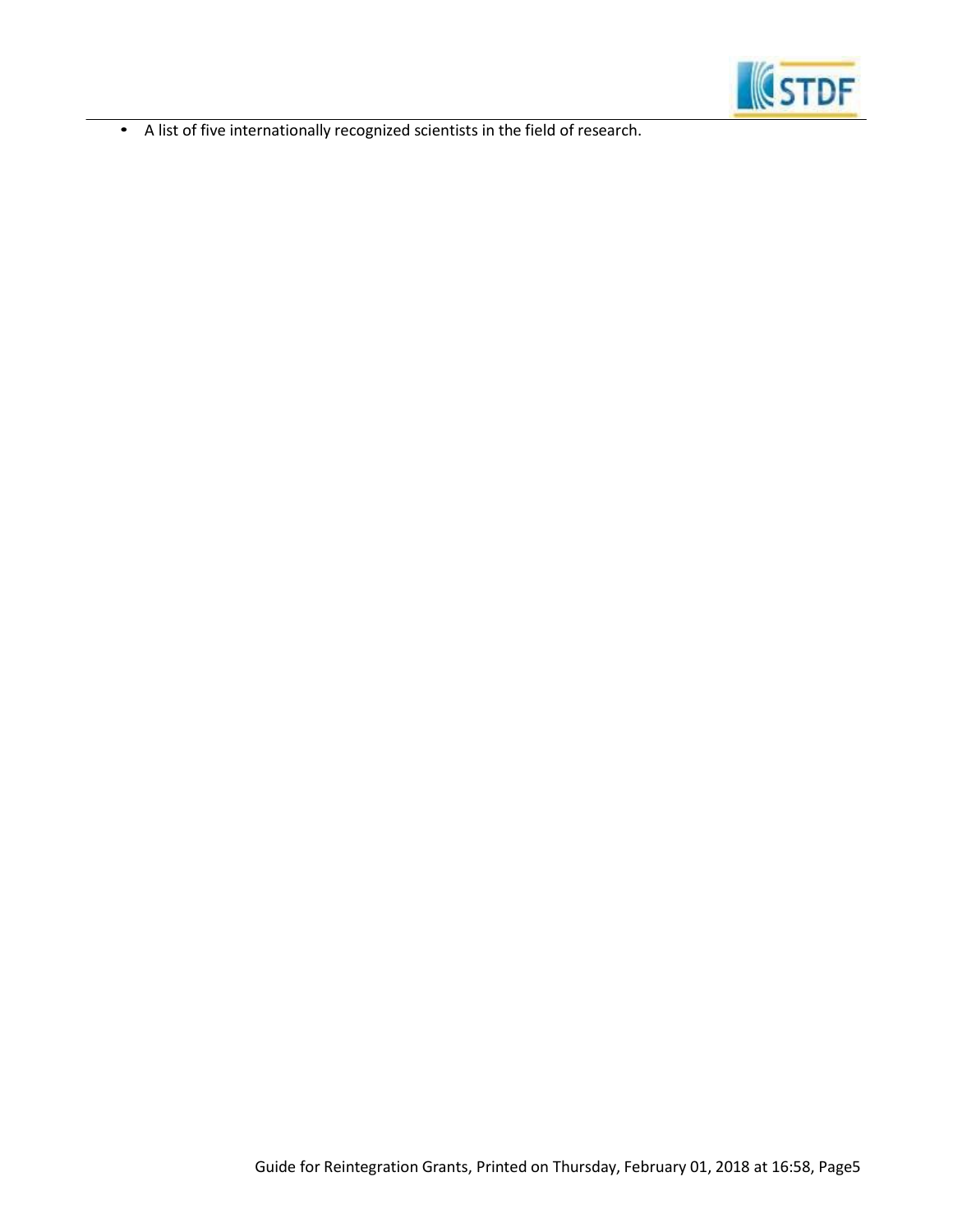

## <span id="page-5-0"></span>Budget Estimation

A maximum grant of 2,000,000 Egyptian Pounds is awarded to the accepted project in order to cover all costs required to accomplish the project during its entire period.

The application form must include a detailed estimated budget in which all prices are given in Egyptian Pounds. Over estimation of the budget will be considered in the evaluation process. (Annex 3: Budget format in Proposal Application Form).

#### • **Eligible costs (Allowable)**

The eligible direct costs for the research are the costs identified as specific costs directly linked to the performance of the research.

#### • **The cost of staff**

Monthly incentives are granted to the research team, based on their role/assigned tasks and dedicated time to the project in accordance with STDF internal rules and regulations.

#### • **Travel cost**

Travel costs are calculated upon the receipt of the actual costs of travel (plane ticket invoice, train tickets, etc.), while costs of stay (in other countries) are calculated upon a flat per diem rate for each country. Justification for travel should be provided in the proposal (see the Budget Justification Section the Proposal Application form)

#### • **The cost of Equipment**

The allocated amount for the purchase of equipment should be utilized for the purchase of new equipment that is directly related and essential to the research project submitted. The budget should be signed and stamped by the PI host institution.

#### • **Indirect Costs**

A total of 20% of the total budget of the project excluding the cost of equipment (or up to 150,000 LE, whichever is less) might be allocated as indirect costs that are payable to the Researcher(s) host institution (Where the Researcher(s) is/are conducting the research work). Such indirect costs are payable for the usage of facility and infrastructure of the host institution and should cover the cost and salaries of administrative work. (Please see Annex 3 in the Proposal Application Form)

## <span id="page-5-1"></span>Evaluation criteria

Generally speaking, the funds are awarded based on the following criteria:

- Proposal scientific/technological/innovative QUALITY (shall involve, but not limited to the following: comprehensible writing, added value and novelty relative to national and international literature, scientific methodology, budgeting and proper non-exaggerating costing, project management e.g. team, timing and work schedule)
- Applicability (Quality and efficiency of the implementation and the management)
- IMPACT of the project on socioeconomic indicators (how likely, long-medium-short or immediate impact, type of impact: economic-social and/or others)